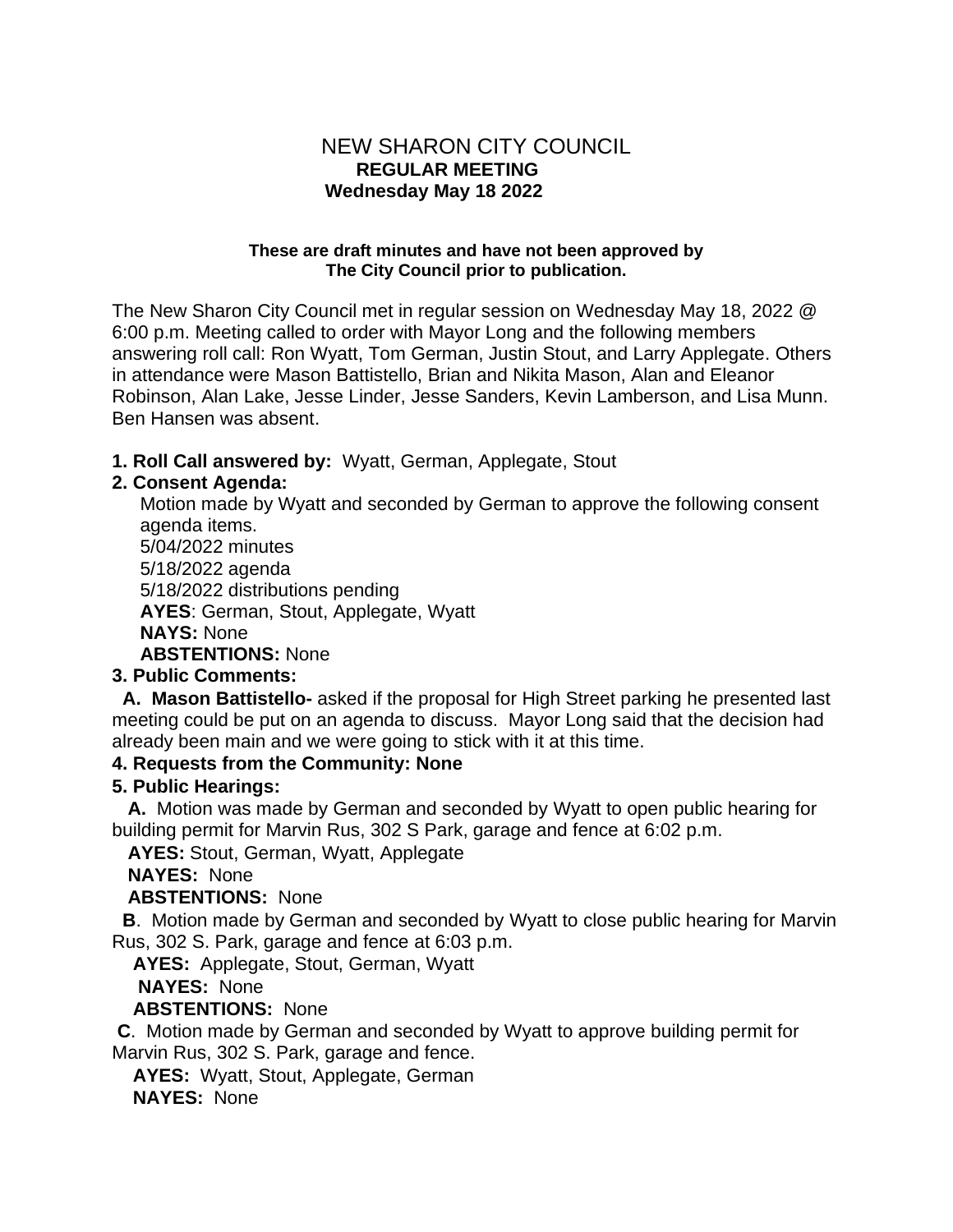### **ABSTENTIONS:** None

**D**. Motion made by German and seconded by Stout to open public hearing for FY2022 budget amendments at 6:04 p.m.

**AYES:** Stout, German, Applegate, Wyatt

**NAYES:** None

**ABSTENTIONS**: None

No one was present and no written comments

**E.** Motion made by Stout and seconded by German to close public hearing for FY2022 budget amendments at 6:06 p.m.

 **AYES:** Wyatt, German, Applegate, Stout **NAYES:** None **ABSTENTIONS:** None

#### **6. Resolutions and Motions**

**A.** Motion made by Wyatt and seconded by Stout to approve Resolution 051822 approving budget amendments for FY2022. **AYES:** Wyatt, Stout, Applegate, German **NAYES:** None **ABSTENTIONS:** None

**B.** Motion made by German and seconded by Stout to approve revised 28E agreement for Mahaska County Landfill. **AYES:** Stout, Applegate, German, Wyatt **NAYES:** None

**ABSTENTIONS:** None

**C.** Motion made by Wyatt and seconded by German to approve bilding permit revisions for Alan and Eleanor Robinson, 208 E. High St, garage. **AYES:** Applegate, Wyatt, German, Stout **NAYES:** None

#### **ABSTENTIONS:** None

 **D.** Motion made by Stout and seconded by German to approve outdoor alcohol permit for East Market Grocery. This will be for spring festival Saturday after we receive this from the State Alcohol Division.

**AYES:** Stout, German, Applegate, Wyatt

### **NAYES:** No

**ABSTENTIONS:** None

**F**. Motion made by German and seconded by Stout to approve the amending and the grant promissory not and mortgage of Linder Lake Properties to remove the personal liability of the Linders.

**AYES:** Stout, German, Applegate, Wyatt

**NAYES:** None

### **ABSTENTIONS:** None

**G** Motion made by Wyatt and seconded by German to approve Lake Property paying all legal and recording fees for grant and mortgage revisions for Linder Lake Properties.

**AYES:** Applegate, German, Wyatt, Stout

**NAYES**: None

**ABSTENTIONS:** None